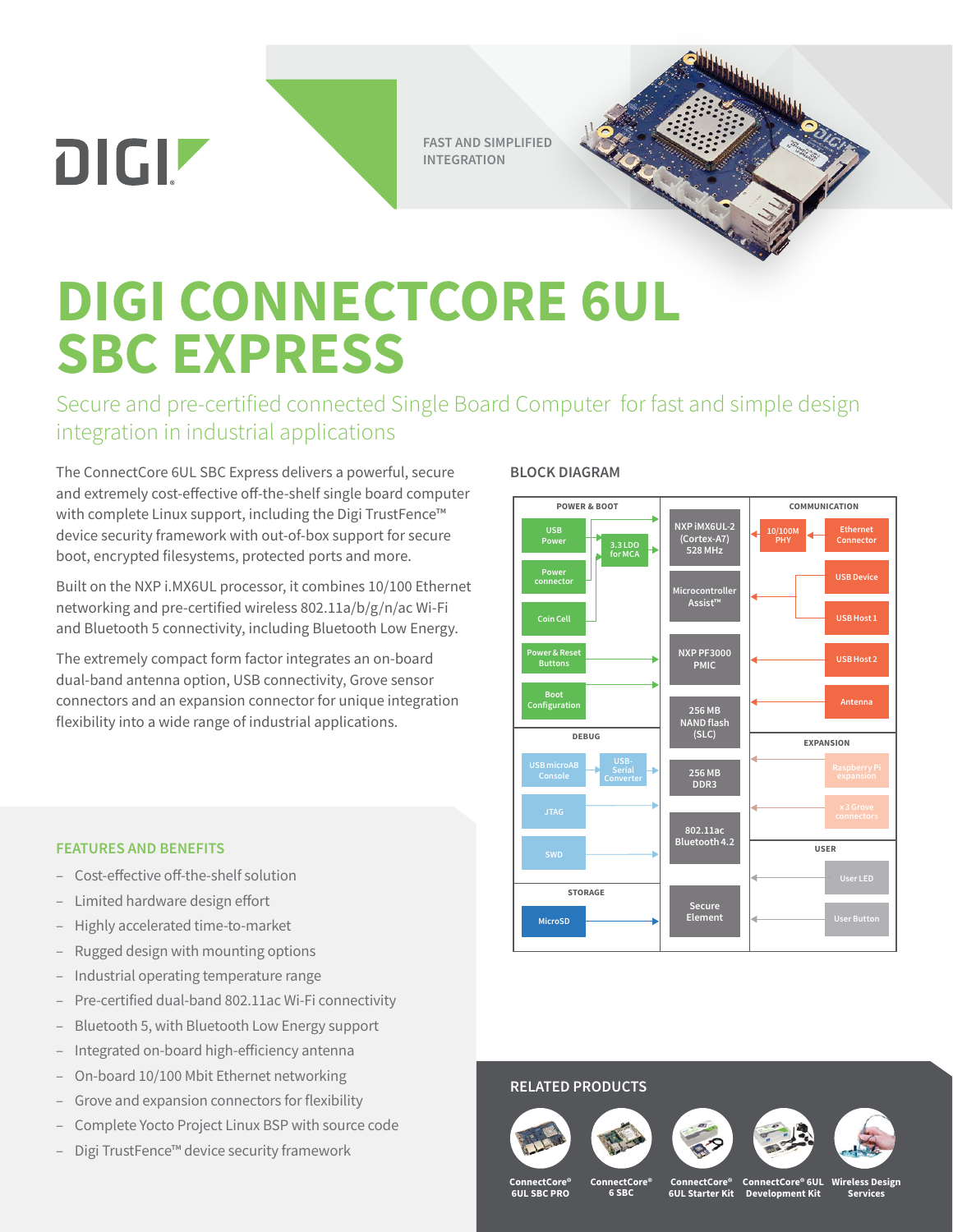| <b>FEATURES</b><br>NXP i.MX6UL-2, ARM® Cortex®-A7 @ 528 MHz, 128 KB L2 cache, with NEON™ MPE (Media Processor Engine) co-processor<br><b>APPLICATION PROCESSOR</b><br>256 MB high-reliability NAND flash (SLC), 256 MB DDR3<br><b>MEMORY</b><br><b>WIRED NETWORK CONNECTIVITY</b><br>Single 10/100 Mbit Ethernet<br><b>ETHERNET</b><br><b>WIRELESS NETWORK CONNECTIVITY</b><br>Dual-band 802.11a/b/g/n/ac 1x1 (MCS 0-9)<br>WI-FI<br>Bluetooth 5, with Bluetooth Low Energy support<br><b>BLUETOOTH</b><br><b>ANTENNA</b><br>On-board dual-band Isolated Magnetic Dipole™ (IMD) stamped metal antenna / U.FL connector<br>COMMUNICATION/PERIPHERALS<br><b>USB HOST</b><br>Dual Type-A<br><b>USB OTG</b><br>Micro-AB<br><b>CONSOLE</b><br>Micro-AB<br><b>EXTERNAL STORAGE</b><br>microSD<br><b>GROVE</b><br>3 standard Grove connectors (I/D/A)<br>Optional, through Raspberry Pi HAT compatible display accessories<br><b>DISPLAY</b><br><b>EXPANSION CONNECTOR*</b><br>GPIO, I <sup>2</sup> C, SPI, UART, PWM, ADC, JTAG<br><b>INTERFACES</b><br><b>PINOUT</b><br>Raspberry Pi HAT compatible<br><b>CONNECTOR TYPE</b><br>2-row, 40-pin, 2.54 mm pitch<br><b>OTHER</b><br>Power / Suspend, Reset, User<br><b>BUTTONS</b><br>User, Console TX/RX<br><b>LEDS</b><br><b>COIN CELL</b><br>2-pin, 1.25 mm pitch connector<br><b>BOOT SELECT</b><br>USB/NAND<br>JTAG and SWD via Tag-Connect<br><b>DEBUG</b><br><b>POWER SUPPLY</b><br>5V DC IN<br>2-pin, 2.54 mm pitch, latched connector<br>USB 5V DC IN**<br>Console USB Micro-AB<br><b>CURRENT DRAW</b><br>TBD<br><b>CERTIFICATIONS</b><br><b>RADIO APPROVALS</b><br>US, Canada, EU, Japan, Australia, New Zealand<br>FCC Part 15 Class B, EN 55022 Class B, EN 61000-3-2, EN 61000-3-3, ICES-003 Class B, VCCI Class II, AS 3548,<br>FCC Part 15 Subpart C Section 15.247, IC (Industry Canada), RSS-210 Issue 5 Section 6.2.2(o), EN 300 328, EN 301 489-17,<br><b>EMISSIONS / IMMUNITY / SAFETY</b><br>EN 55024, EN 301 489-3, Safety UL/UR (or equivalent)<br><b>ENVIRONMENTAL</b><br>-40° C to 85° C (-40° C to 185° F)<br><b>OPERATING TEMPERATURE</b><br><b>STORAGE TEMPERATURE</b><br>-50° C to 125° C (-58° F to 257° F)<br><b>RELATIVE HUMIDITY</b><br>5% to 90% (non-condensing)<br>Temperature: IEC 60068-2-1, IEC 60068-2-2, IEC 60068-2-78; Vibration/Shock: IEC 60068-2-6, IEC 60068-2-64, IEC 60068-2-27, HALT<br><b>DESIGN VERIFICATION</b><br>MECHANICAL<br>87 mm x 63 mm (3.43 in x 2.48 in)<br><b>DIMENSIONS</b><br><b>WARRANTY</b> | <b>SPECIFICATIONS</b> | Digi ConnectCore® 6UL SBC Express |  |  |  |  |  |  |
|-------------------------------------------------------------------------------------------------------------------------------------------------------------------------------------------------------------------------------------------------------------------------------------------------------------------------------------------------------------------------------------------------------------------------------------------------------------------------------------------------------------------------------------------------------------------------------------------------------------------------------------------------------------------------------------------------------------------------------------------------------------------------------------------------------------------------------------------------------------------------------------------------------------------------------------------------------------------------------------------------------------------------------------------------------------------------------------------------------------------------------------------------------------------------------------------------------------------------------------------------------------------------------------------------------------------------------------------------------------------------------------------------------------------------------------------------------------------------------------------------------------------------------------------------------------------------------------------------------------------------------------------------------------------------------------------------------------------------------------------------------------------------------------------------------------------------------------------------------------------------------------------------------------------------------------------------------------------------------------------------------------------------------------------------------------------------------------------------------------------------------------------------------------------------------------------------------------------------------------------------------------------------------------------------------------------------------------------------------------------------------------------------------------------------------------------------------------------------------------------------------|-----------------------|-----------------------------------|--|--|--|--|--|--|
|                                                                                                                                                                                                                                                                                                                                                                                                                                                                                                                                                                                                                                                                                                                                                                                                                                                                                                                                                                                                                                                                                                                                                                                                                                                                                                                                                                                                                                                                                                                                                                                                                                                                                                                                                                                                                                                                                                                                                                                                                                                                                                                                                                                                                                                                                                                                                                                                                                                                                                       |                       |                                   |  |  |  |  |  |  |
|                                                                                                                                                                                                                                                                                                                                                                                                                                                                                                                                                                                                                                                                                                                                                                                                                                                                                                                                                                                                                                                                                                                                                                                                                                                                                                                                                                                                                                                                                                                                                                                                                                                                                                                                                                                                                                                                                                                                                                                                                                                                                                                                                                                                                                                                                                                                                                                                                                                                                                       |                       |                                   |  |  |  |  |  |  |
|                                                                                                                                                                                                                                                                                                                                                                                                                                                                                                                                                                                                                                                                                                                                                                                                                                                                                                                                                                                                                                                                                                                                                                                                                                                                                                                                                                                                                                                                                                                                                                                                                                                                                                                                                                                                                                                                                                                                                                                                                                                                                                                                                                                                                                                                                                                                                                                                                                                                                                       |                       |                                   |  |  |  |  |  |  |
|                                                                                                                                                                                                                                                                                                                                                                                                                                                                                                                                                                                                                                                                                                                                                                                                                                                                                                                                                                                                                                                                                                                                                                                                                                                                                                                                                                                                                                                                                                                                                                                                                                                                                                                                                                                                                                                                                                                                                                                                                                                                                                                                                                                                                                                                                                                                                                                                                                                                                                       |                       |                                   |  |  |  |  |  |  |
|                                                                                                                                                                                                                                                                                                                                                                                                                                                                                                                                                                                                                                                                                                                                                                                                                                                                                                                                                                                                                                                                                                                                                                                                                                                                                                                                                                                                                                                                                                                                                                                                                                                                                                                                                                                                                                                                                                                                                                                                                                                                                                                                                                                                                                                                                                                                                                                                                                                                                                       |                       |                                   |  |  |  |  |  |  |
|                                                                                                                                                                                                                                                                                                                                                                                                                                                                                                                                                                                                                                                                                                                                                                                                                                                                                                                                                                                                                                                                                                                                                                                                                                                                                                                                                                                                                                                                                                                                                                                                                                                                                                                                                                                                                                                                                                                                                                                                                                                                                                                                                                                                                                                                                                                                                                                                                                                                                                       |                       |                                   |  |  |  |  |  |  |
|                                                                                                                                                                                                                                                                                                                                                                                                                                                                                                                                                                                                                                                                                                                                                                                                                                                                                                                                                                                                                                                                                                                                                                                                                                                                                                                                                                                                                                                                                                                                                                                                                                                                                                                                                                                                                                                                                                                                                                                                                                                                                                                                                                                                                                                                                                                                                                                                                                                                                                       |                       |                                   |  |  |  |  |  |  |
|                                                                                                                                                                                                                                                                                                                                                                                                                                                                                                                                                                                                                                                                                                                                                                                                                                                                                                                                                                                                                                                                                                                                                                                                                                                                                                                                                                                                                                                                                                                                                                                                                                                                                                                                                                                                                                                                                                                                                                                                                                                                                                                                                                                                                                                                                                                                                                                                                                                                                                       |                       |                                   |  |  |  |  |  |  |
|                                                                                                                                                                                                                                                                                                                                                                                                                                                                                                                                                                                                                                                                                                                                                                                                                                                                                                                                                                                                                                                                                                                                                                                                                                                                                                                                                                                                                                                                                                                                                                                                                                                                                                                                                                                                                                                                                                                                                                                                                                                                                                                                                                                                                                                                                                                                                                                                                                                                                                       |                       |                                   |  |  |  |  |  |  |
|                                                                                                                                                                                                                                                                                                                                                                                                                                                                                                                                                                                                                                                                                                                                                                                                                                                                                                                                                                                                                                                                                                                                                                                                                                                                                                                                                                                                                                                                                                                                                                                                                                                                                                                                                                                                                                                                                                                                                                                                                                                                                                                                                                                                                                                                                                                                                                                                                                                                                                       |                       |                                   |  |  |  |  |  |  |
|                                                                                                                                                                                                                                                                                                                                                                                                                                                                                                                                                                                                                                                                                                                                                                                                                                                                                                                                                                                                                                                                                                                                                                                                                                                                                                                                                                                                                                                                                                                                                                                                                                                                                                                                                                                                                                                                                                                                                                                                                                                                                                                                                                                                                                                                                                                                                                                                                                                                                                       |                       |                                   |  |  |  |  |  |  |
|                                                                                                                                                                                                                                                                                                                                                                                                                                                                                                                                                                                                                                                                                                                                                                                                                                                                                                                                                                                                                                                                                                                                                                                                                                                                                                                                                                                                                                                                                                                                                                                                                                                                                                                                                                                                                                                                                                                                                                                                                                                                                                                                                                                                                                                                                                                                                                                                                                                                                                       |                       |                                   |  |  |  |  |  |  |
|                                                                                                                                                                                                                                                                                                                                                                                                                                                                                                                                                                                                                                                                                                                                                                                                                                                                                                                                                                                                                                                                                                                                                                                                                                                                                                                                                                                                                                                                                                                                                                                                                                                                                                                                                                                                                                                                                                                                                                                                                                                                                                                                                                                                                                                                                                                                                                                                                                                                                                       |                       |                                   |  |  |  |  |  |  |
|                                                                                                                                                                                                                                                                                                                                                                                                                                                                                                                                                                                                                                                                                                                                                                                                                                                                                                                                                                                                                                                                                                                                                                                                                                                                                                                                                                                                                                                                                                                                                                                                                                                                                                                                                                                                                                                                                                                                                                                                                                                                                                                                                                                                                                                                                                                                                                                                                                                                                                       |                       |                                   |  |  |  |  |  |  |
|                                                                                                                                                                                                                                                                                                                                                                                                                                                                                                                                                                                                                                                                                                                                                                                                                                                                                                                                                                                                                                                                                                                                                                                                                                                                                                                                                                                                                                                                                                                                                                                                                                                                                                                                                                                                                                                                                                                                                                                                                                                                                                                                                                                                                                                                                                                                                                                                                                                                                                       |                       |                                   |  |  |  |  |  |  |
|                                                                                                                                                                                                                                                                                                                                                                                                                                                                                                                                                                                                                                                                                                                                                                                                                                                                                                                                                                                                                                                                                                                                                                                                                                                                                                                                                                                                                                                                                                                                                                                                                                                                                                                                                                                                                                                                                                                                                                                                                                                                                                                                                                                                                                                                                                                                                                                                                                                                                                       |                       |                                   |  |  |  |  |  |  |
|                                                                                                                                                                                                                                                                                                                                                                                                                                                                                                                                                                                                                                                                                                                                                                                                                                                                                                                                                                                                                                                                                                                                                                                                                                                                                                                                                                                                                                                                                                                                                                                                                                                                                                                                                                                                                                                                                                                                                                                                                                                                                                                                                                                                                                                                                                                                                                                                                                                                                                       |                       |                                   |  |  |  |  |  |  |
|                                                                                                                                                                                                                                                                                                                                                                                                                                                                                                                                                                                                                                                                                                                                                                                                                                                                                                                                                                                                                                                                                                                                                                                                                                                                                                                                                                                                                                                                                                                                                                                                                                                                                                                                                                                                                                                                                                                                                                                                                                                                                                                                                                                                                                                                                                                                                                                                                                                                                                       |                       |                                   |  |  |  |  |  |  |
|                                                                                                                                                                                                                                                                                                                                                                                                                                                                                                                                                                                                                                                                                                                                                                                                                                                                                                                                                                                                                                                                                                                                                                                                                                                                                                                                                                                                                                                                                                                                                                                                                                                                                                                                                                                                                                                                                                                                                                                                                                                                                                                                                                                                                                                                                                                                                                                                                                                                                                       |                       |                                   |  |  |  |  |  |  |
|                                                                                                                                                                                                                                                                                                                                                                                                                                                                                                                                                                                                                                                                                                                                                                                                                                                                                                                                                                                                                                                                                                                                                                                                                                                                                                                                                                                                                                                                                                                                                                                                                                                                                                                                                                                                                                                                                                                                                                                                                                                                                                                                                                                                                                                                                                                                                                                                                                                                                                       |                       |                                   |  |  |  |  |  |  |
|                                                                                                                                                                                                                                                                                                                                                                                                                                                                                                                                                                                                                                                                                                                                                                                                                                                                                                                                                                                                                                                                                                                                                                                                                                                                                                                                                                                                                                                                                                                                                                                                                                                                                                                                                                                                                                                                                                                                                                                                                                                                                                                                                                                                                                                                                                                                                                                                                                                                                                       |                       |                                   |  |  |  |  |  |  |
|                                                                                                                                                                                                                                                                                                                                                                                                                                                                                                                                                                                                                                                                                                                                                                                                                                                                                                                                                                                                                                                                                                                                                                                                                                                                                                                                                                                                                                                                                                                                                                                                                                                                                                                                                                                                                                                                                                                                                                                                                                                                                                                                                                                                                                                                                                                                                                                                                                                                                                       |                       |                                   |  |  |  |  |  |  |
|                                                                                                                                                                                                                                                                                                                                                                                                                                                                                                                                                                                                                                                                                                                                                                                                                                                                                                                                                                                                                                                                                                                                                                                                                                                                                                                                                                                                                                                                                                                                                                                                                                                                                                                                                                                                                                                                                                                                                                                                                                                                                                                                                                                                                                                                                                                                                                                                                                                                                                       |                       |                                   |  |  |  |  |  |  |
|                                                                                                                                                                                                                                                                                                                                                                                                                                                                                                                                                                                                                                                                                                                                                                                                                                                                                                                                                                                                                                                                                                                                                                                                                                                                                                                                                                                                                                                                                                                                                                                                                                                                                                                                                                                                                                                                                                                                                                                                                                                                                                                                                                                                                                                                                                                                                                                                                                                                                                       |                       |                                   |  |  |  |  |  |  |
|                                                                                                                                                                                                                                                                                                                                                                                                                                                                                                                                                                                                                                                                                                                                                                                                                                                                                                                                                                                                                                                                                                                                                                                                                                                                                                                                                                                                                                                                                                                                                                                                                                                                                                                                                                                                                                                                                                                                                                                                                                                                                                                                                                                                                                                                                                                                                                                                                                                                                                       |                       |                                   |  |  |  |  |  |  |
|                                                                                                                                                                                                                                                                                                                                                                                                                                                                                                                                                                                                                                                                                                                                                                                                                                                                                                                                                                                                                                                                                                                                                                                                                                                                                                                                                                                                                                                                                                                                                                                                                                                                                                                                                                                                                                                                                                                                                                                                                                                                                                                                                                                                                                                                                                                                                                                                                                                                                                       |                       |                                   |  |  |  |  |  |  |
|                                                                                                                                                                                                                                                                                                                                                                                                                                                                                                                                                                                                                                                                                                                                                                                                                                                                                                                                                                                                                                                                                                                                                                                                                                                                                                                                                                                                                                                                                                                                                                                                                                                                                                                                                                                                                                                                                                                                                                                                                                                                                                                                                                                                                                                                                                                                                                                                                                                                                                       |                       |                                   |  |  |  |  |  |  |
|                                                                                                                                                                                                                                                                                                                                                                                                                                                                                                                                                                                                                                                                                                                                                                                                                                                                                                                                                                                                                                                                                                                                                                                                                                                                                                                                                                                                                                                                                                                                                                                                                                                                                                                                                                                                                                                                                                                                                                                                                                                                                                                                                                                                                                                                                                                                                                                                                                                                                                       |                       |                                   |  |  |  |  |  |  |
|                                                                                                                                                                                                                                                                                                                                                                                                                                                                                                                                                                                                                                                                                                                                                                                                                                                                                                                                                                                                                                                                                                                                                                                                                                                                                                                                                                                                                                                                                                                                                                                                                                                                                                                                                                                                                                                                                                                                                                                                                                                                                                                                                                                                                                                                                                                                                                                                                                                                                                       |                       |                                   |  |  |  |  |  |  |
|                                                                                                                                                                                                                                                                                                                                                                                                                                                                                                                                                                                                                                                                                                                                                                                                                                                                                                                                                                                                                                                                                                                                                                                                                                                                                                                                                                                                                                                                                                                                                                                                                                                                                                                                                                                                                                                                                                                                                                                                                                                                                                                                                                                                                                                                                                                                                                                                                                                                                                       |                       |                                   |  |  |  |  |  |  |
|                                                                                                                                                                                                                                                                                                                                                                                                                                                                                                                                                                                                                                                                                                                                                                                                                                                                                                                                                                                                                                                                                                                                                                                                                                                                                                                                                                                                                                                                                                                                                                                                                                                                                                                                                                                                                                                                                                                                                                                                                                                                                                                                                                                                                                                                                                                                                                                                                                                                                                       |                       |                                   |  |  |  |  |  |  |
|                                                                                                                                                                                                                                                                                                                                                                                                                                                                                                                                                                                                                                                                                                                                                                                                                                                                                                                                                                                                                                                                                                                                                                                                                                                                                                                                                                                                                                                                                                                                                                                                                                                                                                                                                                                                                                                                                                                                                                                                                                                                                                                                                                                                                                                                                                                                                                                                                                                                                                       |                       |                                   |  |  |  |  |  |  |
|                                                                                                                                                                                                                                                                                                                                                                                                                                                                                                                                                                                                                                                                                                                                                                                                                                                                                                                                                                                                                                                                                                                                                                                                                                                                                                                                                                                                                                                                                                                                                                                                                                                                                                                                                                                                                                                                                                                                                                                                                                                                                                                                                                                                                                                                                                                                                                                                                                                                                                       |                       |                                   |  |  |  |  |  |  |
|                                                                                                                                                                                                                                                                                                                                                                                                                                                                                                                                                                                                                                                                                                                                                                                                                                                                                                                                                                                                                                                                                                                                                                                                                                                                                                                                                                                                                                                                                                                                                                                                                                                                                                                                                                                                                                                                                                                                                                                                                                                                                                                                                                                                                                                                                                                                                                                                                                                                                                       |                       |                                   |  |  |  |  |  |  |
|                                                                                                                                                                                                                                                                                                                                                                                                                                                                                                                                                                                                                                                                                                                                                                                                                                                                                                                                                                                                                                                                                                                                                                                                                                                                                                                                                                                                                                                                                                                                                                                                                                                                                                                                                                                                                                                                                                                                                                                                                                                                                                                                                                                                                                                                                                                                                                                                                                                                                                       |                       |                                   |  |  |  |  |  |  |
|                                                                                                                                                                                                                                                                                                                                                                                                                                                                                                                                                                                                                                                                                                                                                                                                                                                                                                                                                                                                                                                                                                                                                                                                                                                                                                                                                                                                                                                                                                                                                                                                                                                                                                                                                                                                                                                                                                                                                                                                                                                                                                                                                                                                                                                                                                                                                                                                                                                                                                       |                       |                                   |  |  |  |  |  |  |
|                                                                                                                                                                                                                                                                                                                                                                                                                                                                                                                                                                                                                                                                                                                                                                                                                                                                                                                                                                                                                                                                                                                                                                                                                                                                                                                                                                                                                                                                                                                                                                                                                                                                                                                                                                                                                                                                                                                                                                                                                                                                                                                                                                                                                                                                                                                                                                                                                                                                                                       |                       |                                   |  |  |  |  |  |  |
|                                                                                                                                                                                                                                                                                                                                                                                                                                                                                                                                                                                                                                                                                                                                                                                                                                                                                                                                                                                                                                                                                                                                                                                                                                                                                                                                                                                                                                                                                                                                                                                                                                                                                                                                                                                                                                                                                                                                                                                                                                                                                                                                                                                                                                                                                                                                                                                                                                                                                                       |                       |                                   |  |  |  |  |  |  |
|                                                                                                                                                                                                                                                                                                                                                                                                                                                                                                                                                                                                                                                                                                                                                                                                                                                                                                                                                                                                                                                                                                                                                                                                                                                                                                                                                                                                                                                                                                                                                                                                                                                                                                                                                                                                                                                                                                                                                                                                                                                                                                                                                                                                                                                                                                                                                                                                                                                                                                       |                       |                                   |  |  |  |  |  |  |
|                                                                                                                                                                                                                                                                                                                                                                                                                                                                                                                                                                                                                                                                                                                                                                                                                                                                                                                                                                                                                                                                                                                                                                                                                                                                                                                                                                                                                                                                                                                                                                                                                                                                                                                                                                                                                                                                                                                                                                                                                                                                                                                                                                                                                                                                                                                                                                                                                                                                                                       |                       |                                   |  |  |  |  |  |  |
|                                                                                                                                                                                                                                                                                                                                                                                                                                                                                                                                                                                                                                                                                                                                                                                                                                                                                                                                                                                                                                                                                                                                                                                                                                                                                                                                                                                                                                                                                                                                                                                                                                                                                                                                                                                                                                                                                                                                                                                                                                                                                                                                                                                                                                                                                                                                                                                                                                                                                                       |                       |                                   |  |  |  |  |  |  |
| <b>PRODUCT WARRANTY</b><br>1 year                                                                                                                                                                                                                                                                                                                                                                                                                                                                                                                                                                                                                                                                                                                                                                                                                                                                                                                                                                                                                                                                                                                                                                                                                                                                                                                                                                                                                                                                                                                                                                                                                                                                                                                                                                                                                                                                                                                                                                                                                                                                                                                                                                                                                                                                                                                                                                                                                                                                     |                       |                                   |  |  |  |  |  |  |

 $^\star$  Additional interfaces available through muxing options

\*\* Standard USB current may not be sufficient for specific use-case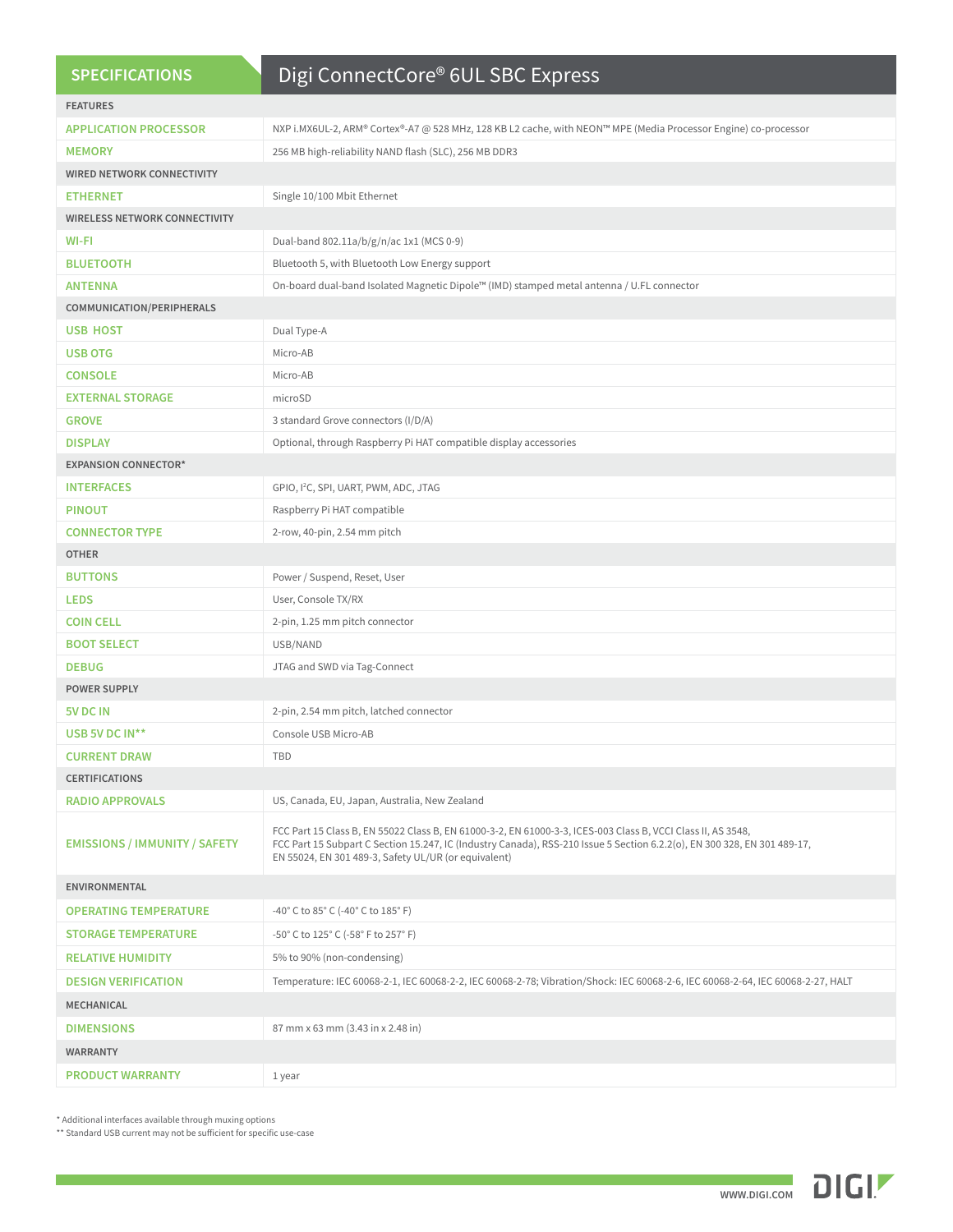| <b>CONNECTCORE<sup>®</sup> SBC</b><br><b>SELECTION GUIDE</b> |                                           | <b>ConnectCore 6UL</b><br><b>SBC Express</b> | <b>ConnectCore 6UL</b><br><b>SBC Pro</b>    | <b>ConnectCore 6 SBC</b><br>for i.MX6Quad | <b>ConnectCore 6 SBC</b><br>for i.MX6Dual | <b>ConnectCore 6 SBC</b><br>for i.MX6DualLite |
|--------------------------------------------------------------|-------------------------------------------|----------------------------------------------|---------------------------------------------|-------------------------------------------|-------------------------------------------|-----------------------------------------------|
| <b>PERFORMANCE</b>                                           | Processor                                 | NXP i.MX6UL-2<br>(Cortex-A7)                 | NXP i.MX6UL-2<br>(Cortex-A7)                | NXP i.MX6Quad<br>(Cortex-A9)              | NXP i.MX6Dual<br>(Cortex-A9)              | NXP i.MX6DualLite<br>(Cortex-A9)              |
|                                                              | Clock Speed                               | 528 MHz                                      | 528 MHz                                     | $1.2$ GHz                                 | 800 MHz                                   | 800 MHz                                       |
|                                                              | Microcontroller<br>Assist™                | $\checkmark$                                 | $\checkmark$                                | $\checkmark$                              | $\overline{a}$                            | ÷                                             |
| <b>MEMORY</b>                                                | Flash                                     | 256 MB NAND (SLC)                            | 256 MB NAND SLC<br>4 GB eMMC <sup>1,7</sup> | 4 GB eMMC <sup>1</sup>                    | 4 GB eMMC <sup>1</sup>                    | 4 GB eMMC <sup>1</sup>                        |
|                                                              | <b>RAM</b>                                | 256 MB DDR3                                  | 256 MB DDR3                                 | 1 GB DDR3                                 | 1GB DDR3                                  | 512 MB DDR3                                   |
|                                                              | Ethernet                                  | 1 x 10/100 Mbit                              | 2 x 10/100 Mbit                             | 1 x Gigabit                               | 1 x Gigabit                               | 1 x Gigabit                                   |
|                                                              | Wi-Fi                                     | 802.11a/b/g/n/ac<br>1x1                      | 802.11a/b/g/n/ac<br>1x1                     | 802.11a/b/g/n<br>1x1                      | 802.11a/b/g/n<br>1x1                      | 802.11a/b/g/n<br>1x1                          |
|                                                              | Bluetooth                                 | 5                                            | 5                                           | 4.0                                       | 4.0                                       | 4.0                                           |
| <b>NETWORKING</b>                                            | Wi-Fi / Bluetooth<br>Antenna              | On-board/U.FL                                | U.FL/MMCX <sup>6</sup>                      | U.FL                                      | U.FL                                      | U.FL                                          |
|                                                              | NFC Forum Type 2 Tag                      |                                              | ✓                                           |                                           |                                           |                                               |
|                                                              | NFC Antenna                               |                                              | External                                    |                                           |                                           |                                               |
|                                                              | XBee® Socket                              |                                              | $\checkmark$                                | $\checkmark$                              | $\checkmark$                              | $\checkmark$                                  |
| <b>SECURITY</b>                                              | Digi TrustFence™                          | $\checkmark$                                 | $\checkmark$                                | ✓                                         | $\checkmark$                              | $\checkmark$                                  |
| CELLULAR <sup>2</sup>                                        | Micro SIM Card Slot                       | $\overline{\phantom{a}}$                     | $\checkmark$                                | $\checkmark$                              | $\checkmark$                              |                                               |
|                                                              | USB 2.0 Host                              | $1\,$                                        | 3                                           | 3                                         | 3                                         | $\overline{2}$                                |
|                                                              | <b>USB 2.0 OTG</b>                        | $1\,$                                        | $\mathbf{1}$                                | $\mathbf{1}$                              | $1\,$                                     | $\mathbf{1}$                                  |
|                                                              | PCI Express Mini<br>Card 2.1              | ÷,                                           | $\checkmark$<br>(USB 2.0 Host)              | $\checkmark$<br>(USB Host 2.0/x1 PCle)    | $\checkmark$<br>(USB Host 2.0/x1 PCle)    | ÷,                                            |
|                                                              | <b>RS232/TTL</b>                          | $- / 24$                                     | 2/1                                         | 2/1                                       | 2/1                                       | 2/1                                           |
|                                                              | Console                                   | $\sqrt{5}$                                   | $\checkmark$                                | $\checkmark$                              | $\checkmark$                              | $\checkmark$                                  |
| <b>COMMUNICATION</b>                                         | $l^2C$                                    | $\checkmark$ 4                               | $\checkmark$                                | $\checkmark$                              | $\checkmark$                              | $\omega$                                      |
|                                                              | SPI                                       | $\sqrt{4}$                                   | $\checkmark$                                | $\checkmark$                              | $\checkmark$                              | ÷,                                            |
|                                                              | GPIO                                      | $\sqrt{4}$                                   | $\checkmark$                                | ✓                                         | $\checkmark$                              | $\checkmark$                                  |
|                                                              | Dual CAN                                  | $\sim$                                       | $\checkmark$                                | ✓                                         | $\checkmark$                              | J,                                            |
|                                                              | Grove                                     | 3                                            | $\mathbb{Z}^2$                              | $\sim$                                    | $\sim$                                    | L.                                            |
|                                                              | Expansion Connector <sup>4</sup>          | $\checkmark$ 4                               | ÷,                                          | $\sim$                                    | $\sim$                                    | $\bar{a}$                                     |
|                                                              | 2D/3D Hardware<br>Acceleration (GPU)      |                                              |                                             | ✓                                         | $\checkmark$                              | $\checkmark$                                  |
| <b>GRAPHICS</b>                                              | Hardware Video<br>Encoding/Decoding       |                                              |                                             | ✓                                         | $\checkmark$                              | $\checkmark$                                  |
|                                                              | Resolution                                |                                              | Up to 1920 x 1080<br>Up to 1366 x 768       |                                           |                                           |                                               |
|                                                              | <b>HDMI</b>                               | ÷,                                           | ÷                                           | ✓                                         | $\checkmark$                              | $\checkmark$                                  |
|                                                              | LVDS <sup>3</sup>                         | $\sim$                                       | $1\,$                                       | $\overline{2}$                            | $\mathbf{1}$                              | $\bar{a}$                                     |
| <b>DISPLAY</b>                                               | MIPI DSI3                                 | J.                                           | ÷.                                          | $\checkmark$                              | $\checkmark$                              | L.                                            |
|                                                              | <b>RGB Parallel</b>                       | 8-bit <sup>4</sup>                           | 18-/24-bit                                  | 24-bit                                    | 24-bit                                    | 24-bit                                        |
| <b>CAMERA</b>                                                | <b>MIPICSI</b>                            |                                              |                                             | ✓                                         | $\checkmark$                              |                                               |
|                                                              | 8-Bit Parallel                            |                                              | $\checkmark$                                | $\overline{2}$                            | $1\,$                                     |                                               |
| <b>AUDIO</b>                                                 | Headphone Jack                            | $\overline{\phantom{a}}$                     | $\checkmark$                                | $\checkmark$                              | $\checkmark$                              | $\overline{\phantom{a}}$                      |
|                                                              | Line-In / Line-Out /<br>Microphone Header |                                              | ✓                                           | ✓                                         | $\checkmark$                              |                                               |
| <b>STORAGE</b>                                               | microSD                                   | $\checkmark$                                 | ✓                                           | ✓                                         | $\checkmark$                              | $\checkmark$                                  |
|                                                              | <b>SATA 3.0</b>                           |                                              |                                             | $\checkmark$                              |                                           |                                               |
| <b>OTHER</b>                                                 | Power / Reset Buttons                     | $\checkmark$                                 | $\checkmark$                                | $\checkmark$                              | $\checkmark$                              | $\checkmark$                                  |
|                                                              | Power / Reset Header                      | $\checkmark$                                 | $\checkmark$                                | $\checkmark$                              | $\checkmark$                              | $\checkmark$                                  |
|                                                              | Coin Cell Battery<br>Header               | $\checkmark$                                 | $\checkmark$                                | $\checkmark$                              | $\checkmark$                              | $\checkmark$                                  |
|                                                              | Power / User LEDs                         | $\checkmark$                                 | $\checkmark$                                | $\checkmark$                              | $\checkmark$                              | $\checkmark$                                  |
|                                                              | <b>Boot Configuration</b>                 | Population Options                           | Population Options                          | $\checkmark$                              | $\checkmark$                              | $\checkmark$                                  |
|                                                              | Switch<br><b>JTAG</b>                     | $\checkmark$                                 | ✓                                           | ✓                                         | $\checkmark$                              | $\checkmark$                                  |
|                                                              | (via Tag-Connect)<br>SWD                  | $\checkmark$                                 | ✓                                           | ✓                                         | $\checkmark$                              | $\checkmark$                                  |
| <b>ENVIRONMENTAL</b>                                         | (via Tag-Connect)<br>Operating            | -40° C to 85° C                              | -40 $^{\circ}$ C to 85 $^{\circ}$ C         | -20 $^{\circ}$ C to 70 $^{\circ}$ C       | -40° C to 85° C                           | $-40^\circ$ C to 85 $^\circ$ C                |
|                                                              | Temperature<br>Dimensions                 | 87 x 63 mm                                   |                                             |                                           | 100 x 72 mm                               |                                               |
| <b>MECHANICAL</b><br>Form Factor                             |                                           | SBC                                          | Pico-ITX                                    |                                           |                                           |                                               |
| <b>DIGI SKUS</b>                                             |                                           | CC-SBE-WMX-JN58                              | CC-SBP-WMX-JN58                             | CC-SB-WMX-J97C-1                          | CC-SB-WMX-L87C-1                          | CC-SB-WMX-L76C-1                              |

1. pSLC mode option for industrial reliability

2. Via PCI Express Mini Card Connector, or Digi XBee® Cellular

3. With Touch (I2C) + Backlight Control

4. Raspberry Pi HAT compatible header (and mounting holes)

5. USB Device via USB Type AB connector

6. On-board antenna switch configuration

7. Software-selectable: on-board eMMC or microSD